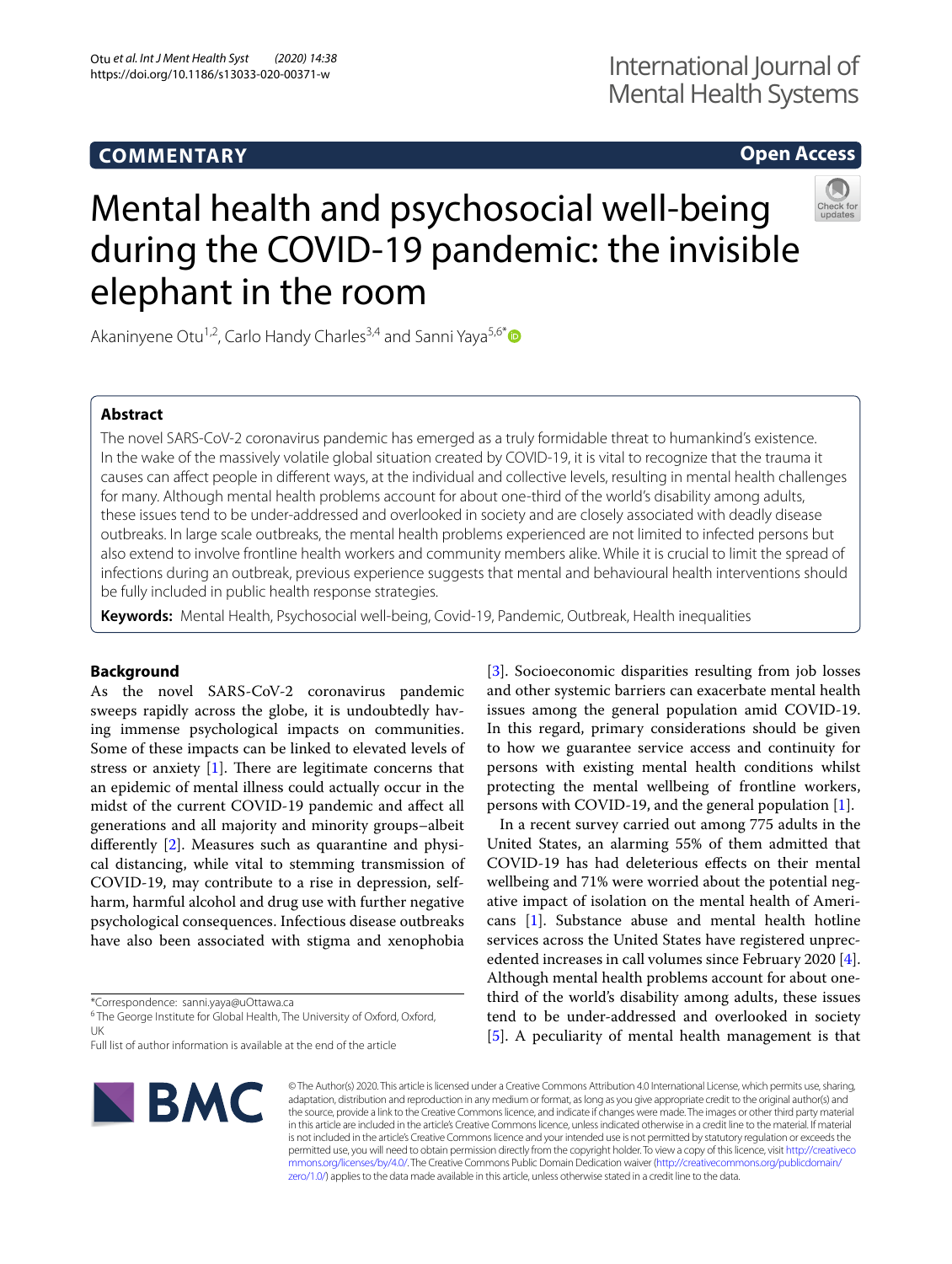solutions need to be consistently applied to be successful and there is little room for "quick fxes" with these issues. Therefore, the institution of accessible and sustainable community-wide support systems would be the preferred approach to addressing mental health challenges in this pandemic. However, the global focus is currently on implementing measures of physical distancing whilst caring for unwell persons with COVID-19 in hospitals and ensuring that ventilators are available to support the sick in intensive care settings. Issues such as mental health of the general population, frontline health workers and persons with COVID-19 are being overlooked.

Although the actual scale of the mental health burden of COVID-19 is only beginning to emerge, the efects are likely to remain long after the pandemic has been dealt with. In many ways, the threat to people's mental health appears to be invisible and ambiguous, one which requires urgent attention nonetheless  $[4]$ . The description of the mental health problems associated with COVID-19 as a "slow-motion disaster" is very apt as the psychological fallouts are likely to be widespread and persistent [\[4](#page-4-3)]. With lockdowns and physical distancing strategies being imposed in most nations, people have turned to diferent media sources to get news updates on the pandemic. Accessing these information sources for prolonged periods of time is very likely to increase anxiety and potential for hysteria thus impacting one's mental wellbeing.

## **When hard‑pressed frontline health workers are putting their patients' needs before their own, it's time to care for their mental health**

Frontline health workers are faced with the daunting task of caring for large numbers of very sick persons in the midst of uncertainty and upheaval. With every passing day, the personal protective equipment (PPE), laboratory testing and other resources needed to protect healthcare workers from COVID-19 infection are becoming increasingly scarce. The anxiety of working in such pressured environments and lack of rest can indirectly increase the probability of acquiring COVID-19 from working in health facilities. The fear of contracting a contagion can negatively impact the willingness of health workers to provide service in outbreak situations. In a survey carried out among 308 public health workers in Maryland USA, nearly half of them were not likely to report to duty during a pandemic due to the perceived risks of infection [[6\]](#page-4-5). Such perceptions are likely to negatively impact a health system's readiness to deal with pandemics such as COVID-19. Previous disease outbreaks such as severe acute respiratory syndrome (SARS) in 2003 and Ebola disease in 2014–2016 were associated with a spectrum of mental health problems among both the general population and health workers such as depression, anxiety, fear, post-trau-matic stress disorder and frustration [[7–](#page-4-6)[9](#page-4-7)].

Health workers are characteristically resilient and constitute the frst line of defense in the face of disease outbreaks. They carry out their life-saving duties at great personal risk and this sometimes entails isolating themselves from family members to limit the risk of spreading a contagion. Underneath the façade of calm these health workers typically project lies a vulnerability characterized by anxiety, fear of contracting an infectious disease and anticipation of impending doom  $[10]$  $[10]$  $[10]$ . These tensions are further magnified by fear of being quarantined or having to deal with inadequacies on the system such as a lack of PPE and ventilators. Some health workers have described feeling coerced and betrayed by their employers and the government in outbreak situations  $[10]$  $[10]$  $[10]$ . There are also the added anxieties involved with the assumption of new or unfamiliar clinical roles in outbreak situations. When interviewed, health workers involved in pandemics described feeling afraid, lonely, ostracized and unhappy about restrictions on behaviours that enhanced coping, such as attending social events and physical contact [[11](#page-4-9)].

The term "vicarious trauma" was first described in 1996 [[12\]](#page-4-10) and was initially applied to situations where psychotherapists became afected by long-term contact with patients with mental diseases and manifested mental symptoms similar to psychological trauma [[13](#page-4-11)]. The term has since been extended to include sympathy for survivors of a trauma resulting in physical symptoms such as loss of appetite, irritability, fatigue and sleep disorders. Given the devastating nature of the current COVID-19 pandemic, it is very likely that vicarious trauma is occurring in healthcare settings dealing with the COVID-19 pandemic [[14\]](#page-4-12). A study conducted among over 1200 health care workers providing care to COVID-19 patients in China reported higher levels of severe mental health symptoms in the frontline workers when compared to those in secondary roles [[15](#page-4-13)]. The COVID-19 response has been characterized by an unprecedented global market failure in the supply of PPE to health workers, which has been linked to the unacceptably high infection rates among health workers  $[16]$  $[16]$ . There have also been reports of overwork by nurses caring for COVID-19 patients without adequate provision being made for their recuperation and mental wellbeing [[16](#page-4-14)]. Patients infected with similar infections do not appear to be spared mental problems as depression, suicidality, anxiety, panic attacks and delirium have been reported among such cohorts [\[7](#page-4-6), [17](#page-4-15)].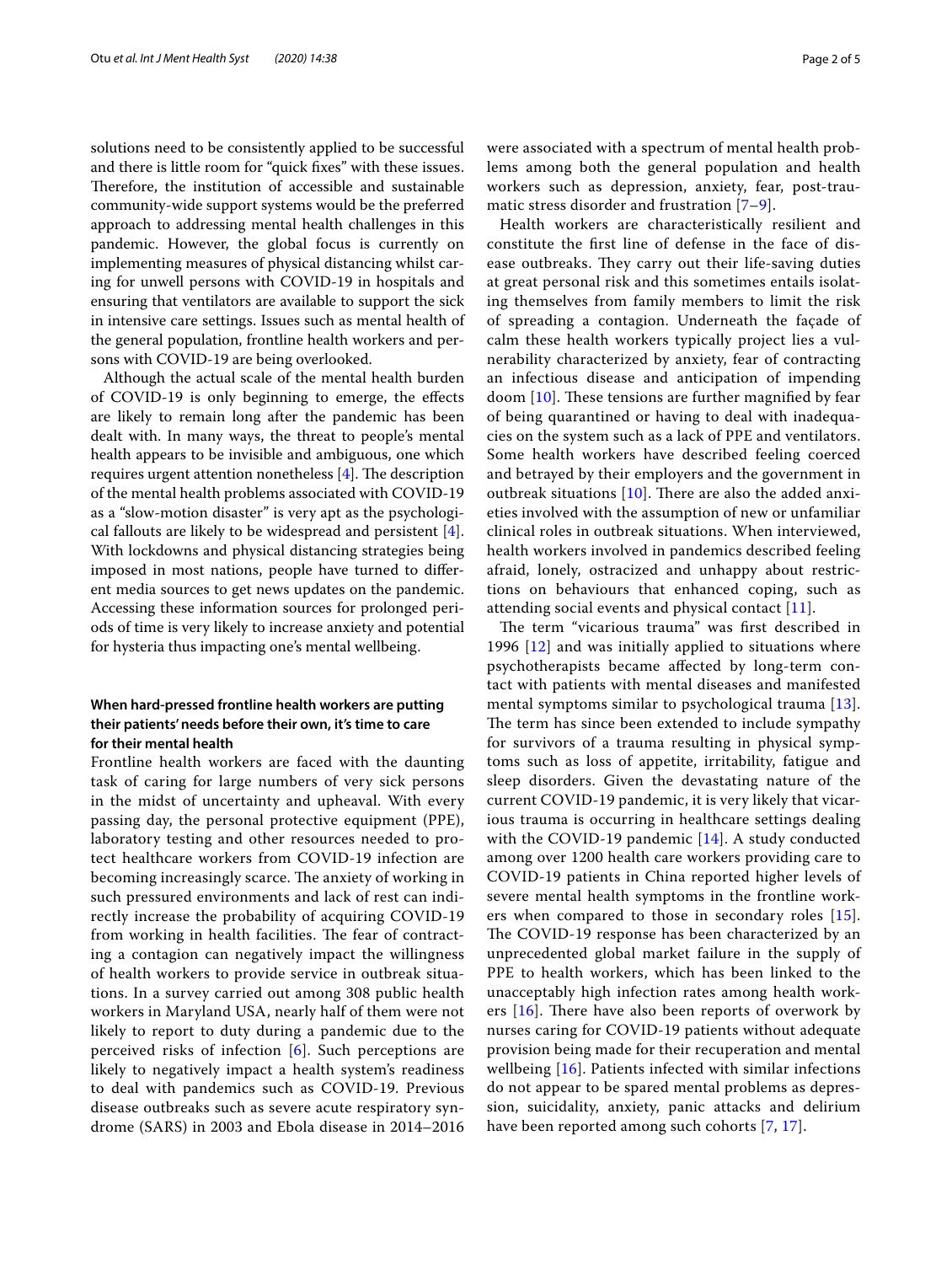## **The COVID‑19 pandemic: an opportunity to strengthening mental health systems and policies**

In response to the threat of death from COVID-19, the world has experienced massive shifts and re-organization at a collective level with potential for even greater social transformation  $[18]$  $[18]$ . There are arguments that the COVID-19 pandemic might be leveraged to merge public health with mental health, foster togetherness and reduce prejudice and stigma  $[18]$  $[18]$  $[18]$ . In a bid to curb community transmission of COVID-19, many national governments have resorted to activating emergency measures, such as imposition of lockdowns, closure of schools, self-isolation, limiting the people in public places and at ceremonies, such as weddings and burials to ensure physical distancing. The family and friends of persons with COVID-19 who get admitted in hospitals are not being allowed to visit their sick loved ones out of fear of transmitting the virus. These strategies, which limit normal human interaction–combined with fear of the consequences of infection and social media misinformation–increase the levels of chaos, stress and tensions within communities. The additional stressors such as loss of loved ones due to COVID-19, economic anxiety from job losses and fnancial instability all constitute clear and present dangers. Isolation and physical seclusion are reportedly associated with increase in issues such as child abuse, intimate-partner violence and suicide [[7,](#page-4-6) [19](#page-4-17)].

Specifc legislations are needed, at national and local levels, to mitigate the mental health fallouts of COVID-19 and strengthen existing community mental health programmes. There is a need for both horizontal and vertical integration of these policies. The horizontal aspect should involve the establishment of comprehensive mental health services while vertical integration should promote the alignment of these services with relevant social, economic, and political policy domains [\[20\]](#page-4-18). Governance frameworks should be put in place to address mental health literacy and achieve stigma reduction [[21\]](#page-4-19). Prioritization of mental health and deliberate appropriation of fnancial resources to tackle mental health issues by policy makers are crucial measures. Access to publicly funded mental health therapy should be widely promoted. In this vein, the Australian government recently released a \$1.1 billion package to boost mental health services to the Australian people battling the devastat-ing impacts of COVID-19 [[22](#page-4-20)]. This represents a positive step in the right direction.

The human resources that provide mental health services should also be augmented and this could be achieved by task-sharing [\[23\]](#page-4-21). Specifc short and medium-term training programmes targeting general health workers could be rolled out. This would bolster capacity to provide sustainable and integrated mental health services at primary health care level during and after the COVID-19 pandemic. There may also be a need to build in a robust health management information system (HMIS) integrated with mental health indicators to facilitate the monitoring of mental healthcare within the communities [[23\]](#page-4-21). Those with serious mental health illnesses are particularly vulnerable at this time and safeguards should be put in place to protect them [[21](#page-4-19)].

## **Addressing Socio‑economic disparities in mental health: The need to protect underserved and vulnerable populations**

Existing evidence has clearly established a link between socio-economic characteristics (ethnicity, gender, social position, educational and wealth status and standard of living, etc.) and rates mental health service utilization  $[24]$  $[24]$ . There is a pressing need to address unequal access to healthcare as it is well known that social stratifcation produces all types of inequality around the world [\[25](#page-4-23)]. For instance, in Western countries, the most vulnerable people tend to be those without permanent legal status, such as asylum seekers, temporary foreign nationals [\[26](#page-4-24)], and other poor, marginalized citizens [\[27](#page-4-25)] with limited or no access to healthcare [\[28](#page-4-26), [29\]](#page-4-27). During pandemics, these vulnerable populations and the frontline health workers with whom they interact face a considerable challenge to help these foreign nationals who may not master the local language or may not be familiar with how to access available resources. Social research needs to be conducted to shed light on how socioeconomic disparities afect mental health amid the COVID-19 pandemic in comparison to past pandemics [\[27](#page-4-25), [28\]](#page-4-26).

Since the COVID-19 outbreak in the United States, emerging data have suggested that black Americans are disproportionately impacted by the virus  $[30]$  $[30]$  $[30]$ . This is mirrored by high mortality rates in states such as Louisiana, New Orleans, Chicago Detroit, where black Americans constitute a majority of the population [\[30](#page-4-28)]. Similar imbalances are also being seen in Midwestern cities such as Detroit and Chicago. Even in states such Illinois and Milwaukee where black people represent 14.6% and 26 percent of the population respectively, black people made up almost half and 42% percent of fatalities respectively [[31\]](#page-4-29). Some of the reasons attributed to this disparity include the high prevalence of chronic diseases, which predispose to death with COVID-19 disease among back Americans, health inequity and racial disparity [\[31\]](#page-4-29).

Research intersecting socio-economic inequalities and health can be used to understand why black Americans are disproportionately being afected by the COVID-19 pandemic as opposed to other ethno-racial groups. Indeed, overwhelming evidence suggests that socioeconomic inequalities–meaning inequalities that relate to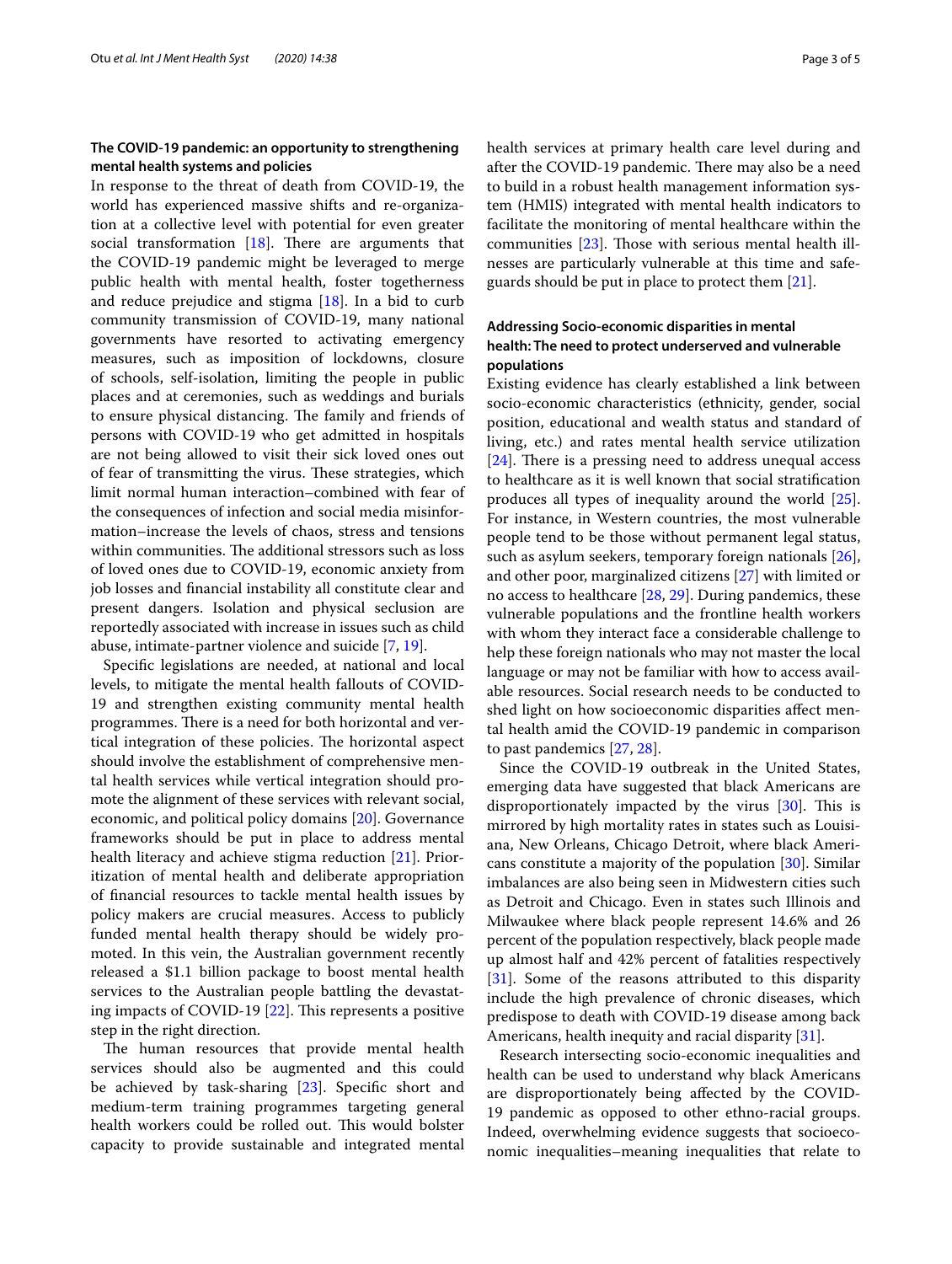diferences in income, social class, occupational background, educational achievement, and neighbourhood deprivation can signifcantly impact people's health outcomes [\[32](#page-4-30)]. In the United States, socioeconomic inequalities leave many poor black Americans with no choice but to use public transportation and take up roles such as cleaning in hospitals, for instance, which puts them at greater risk of acquiring COVID-19 [\[31](#page-4-29)]. Rigorous quantitative and qualitative social research needs to be carried out in order to shine light on the multidimensional factors that may account for this increased trend of COVID-19-related mortality among black Americans.

## **Expanding mental and behavioural health measures in a time of pandemic matters more than ever**

The World Health Organization has recently put out guidance on mental health and psychosocial considerations during the COVID-19 pandemic, which specifcally targets healthcare workers, the general population, those in isolation and people with co-morbidities [\[33](#page-4-31)]. For health workers, education on both appropriate use of PPE and key principles underpinning the management of suspected/confrmed COVID-19 patients is advocated. Health workers should be trained to identify early signs of undue stress/burnout at work and seek help immediately. Other practical measures include incorporating rotations from higher-to lower stress tasks and team "huddles" to ease tensions within the workplace. Regular clinical screening for anxiety, depression and other mental health issues might be useful for both health workers and patients infected with COVID-19. Multidisciplinary mental health and crisis teams will need to be constituted and made accessible by health workers, patients and community members. Provision of psychological counselling hotlines and online channels may help to boost access to such teams by the above groups.

As for the general population, the World Health Organization recommends that we treat people who are afected by COVID-19 with compassion and kindness; and that we separate a person from having an identity defined by COVID-10-in order to reduce stigma. The WHO advises that we curb our exposure to COVID-19-related news that can cause anxiety and psychological distress. Instead, the WHO suggests that we get informed by trusted persons while focusing on facts rather than misinformation and rumours. In addition to protecting ourselves, we should also be supportive to others by amplifying positive and hopeful stories and positive images of local people who have experienced COVID-19. Finally, the WHO advises the general population to honour carers and healthcare workers by acknowledging the role they place in saving lives and keeping our loved ones safe [[33\]](#page-4-31).

In this highly critical time, it is important that everybody does their part to slow the spread of COVID-19 by following governments' public health measures of physical distancing as well as the above-mentioned WHO recommendations. In doing so, social media and other communication technologies can be our allies. Social media, for example, can be a useful tool for information dissemination, which can be leveraged to share strategies for dealing with psychological stress in the society. General measures such as leading active lifestyles, eating healthily and maintaining social links via a number of communication platforms should be encouraged. The establishment of community coalitions and networks to support the elderly and infrm who may be unable to cope with the isolation measures should be given priority.

## **Conclusion**

The COVID-19 pandemic is putting an enormous strain on the health care systems. It is not only a medical crisis. Given the apocalyptic speed with which COVID-19 is sweeping across the globe, the mental health care of patients, health professionals and communities is very likely to be under-addressed thus giving rise to major medium and long-term consequences. The establishment of mitigating strategies to preserve the mental wellbeing of all is a complicated, but crucial imperative. A proactive and multipronged approach comprising longer term strategies rather than short-term crisis responses is desirable. Inaction in the face of this under-recognized threat is likely to have grave consequences for humankind.

#### **Acknowledgements**

None.

#### **Authors' contributions**

All authors conceived, wrote and edited the commentary. All authors read and approved the fnal manuscript.All authors read and approved the fnal manuscript.

#### **Funding**

CHC receives doctoral funding from the Pierre Elliott Trudeau Foundation and SSHRC-Vanier Canada Graduate Scholarships for his joint Ph.D. in sociology and geography. He also works as a Principal Investigator on his project "Black Refuge" funded by the France-Canada Research Fund.

#### **Availability of data and materials**

Data sharing is not applicable to this article as no datasets were generated or analyzed during the current study.

#### **Ethics approval and consent to participate**

Not applicable.

#### **Consent for publication**

Not applicable.

#### **Competing interests**

The authors declare that they have no competing interests.